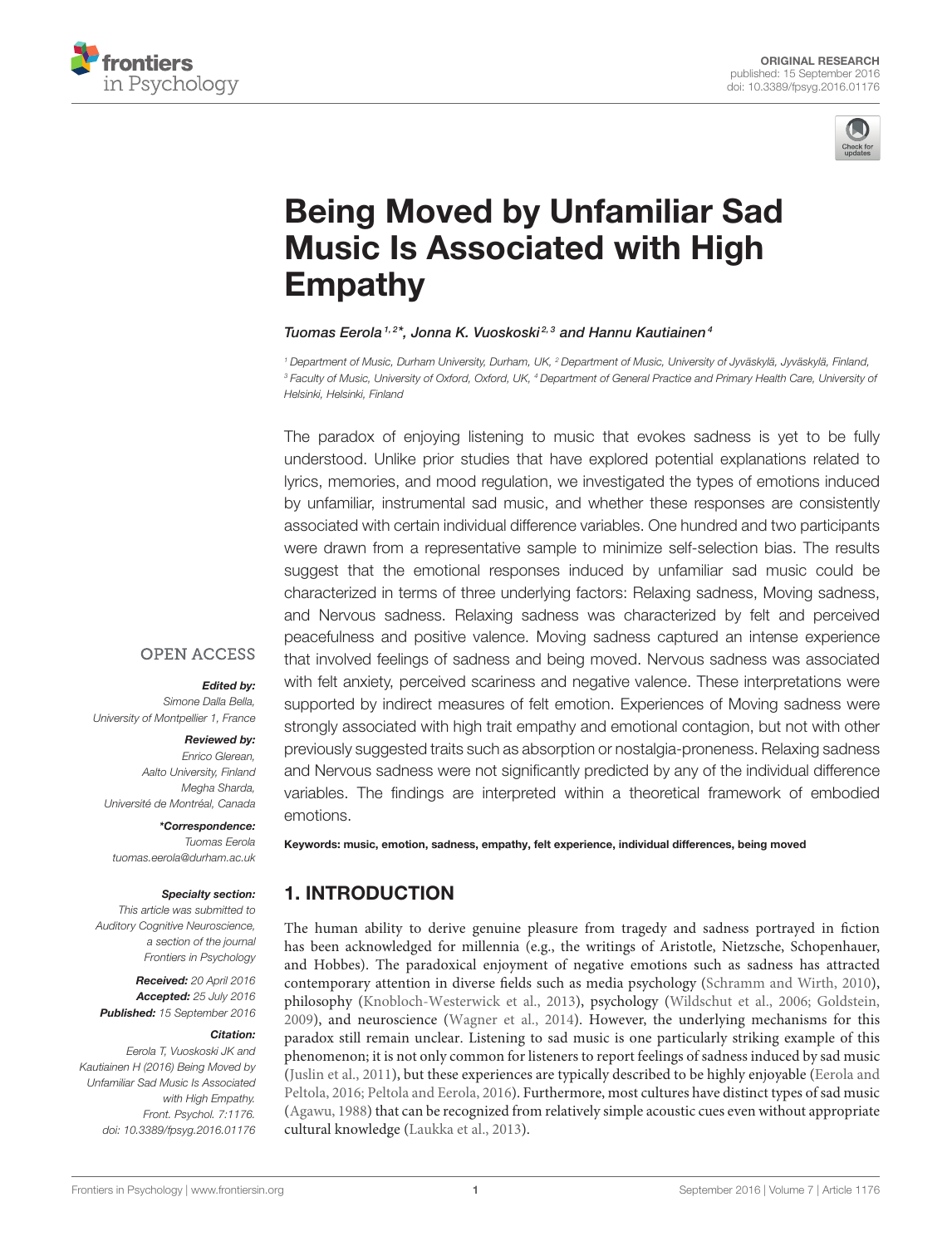The reasons for listening to self-identified sad music have been explained in terms of mood regulation (Garrido and Schubert, [2011b;](#page-10-5) [Van den Tol and Edwards, 2015\)](#page-11-3), mood congruency [\(Hunter et al., 2011;](#page-10-6) [Taruffi and Koelsch, 2014\)](#page-11-4), and autobiographical memories [\(Vuoskoski and Eerola, 2012;](#page-11-5) Tahlier et al., [2013\)](#page-11-6), which suggest that the appeal is external to music. In these explanations, music is typically familiar to listeners, and considered to be either a vehicle to reminisce [\(Tahlier et al., 2013\)](#page-11-6), to reflect on ideas conveyed by the lyrics [\(Mori and Iwanaga,](#page-10-7) [2014\)](#page-10-7), or to derive comfort from [Van den Tol and Edwards](#page-11-7) [\(2013\)](#page-11-7). All these mechanisms seem to be unrelated to music itself, suggesting that any (familiar) music may be able to deliver the desired effects [\(Juslin and Västfjäll, 2008\)](#page-10-8). However, anecdotes and descriptions of strong experiences with music (SEM) by [Gabrielsson \(2011\)](#page-10-9) suggest that unfamiliar music might also lead to tears and strong, positive emotions without direct reference to any external sources. Oliver Sacks offers a compelling example from his own life; after the death of a close relative, the ensuing anhedonia came to an end one evening when "the whole concert bored me—until the last piece was played. It was a piece I had never heard before, by a composer I had never heard of [...]. Suddenly, as I listened, I found my eyes wet with tears" [\(Sacks,](#page-11-8) [2007,](#page-11-8) p. 296–297).

How could such experiences be explained if they cannot be attributed to any external sources? [Juslin \(2013\)](#page-10-10) has proposed that aesthetic appreciation might play a role, and that the "paradoxical" enjoyment of music-induced sadness has in fact nothing to do with sadness—the percept of sadness only happens to co-occur with the percept of beauty. A related account is given by [Hanich et al. \(2014\)](#page-10-11), who demonstrated that enjoyment derived from sad films is mediated by feelings of being moved, not directly by sadness itself. The few empirical studies that have explored the appeal of unfamiliar sad music (Vuoskoski and Eerola, [2011;](#page-11-9) [Vuoskoski et al., 2012\)](#page-11-10) have indeed discovered that there appears to be an association between aesthetic appreciation and perceived sad emotional expression in music. However, these studies have also revealed that there is significant interindividual variability in the enjoyment of sad music, and that these individual differences—related to both enjoyment and the intensity of emotional responses—are associated with certain personality traits—most notably trait empathy (Garrido and Schubert, [2011a;](#page-10-12) [Vuoskoski et al., 2012\)](#page-11-10). Trait empathy relates to an individual's dispositional responsiveness to the observed (negative) experiences of others, and involves both emotional and cognitive components [\(Eisenberg et al., 1994\)](#page-10-13). This connection between empathic responsiveness and the enjoyment of sad music suggests that there is something about the emotional qualities of sad music—not just its aesthetic qualities—that appeals to certain listeners and engages them.

The principal mechanisms through which unfamiliar sad music evokes sadness in listeners are thought to involve empathy and emotional contagion [\(Juslin and Västfjäll, 2008;](#page-10-8) Vuoskoski and Eerola, [2012\)](#page-11-5). Both empathy and emotional contagion lead to the experience of the same emotion as perceived in the object of attention, but only empathy involves the conscious awareness of the perceived emotional expression being the source of one's own emotional response. Emotional contagion is thought to be a pre-conscious process that involves mimicry and embodied simulation of perceived emotional cues [\(Hatfield et al., 1994\)](#page-10-14). Trait empathy has previously been associated with reflexive mimicry of emotional facial expressions (Sonnby-Borgström et al., [2003\)](#page-11-11), and stronger somatomotor responses to others' pain [\(Avenanti et al., 2009\)](#page-9-2). Thus, it is plausible that listeners with high trait empathy also engage in embodied simulation of sad expressive cues in the context of music listening, potentially impacting the type and intensity of emotions experienced.

The aim of the present study is to explore the range of experiences evoked by listening to nominally sad, unfamiliar music, and to identify the individual difference variables that reliably predict the enjoyment of music-induced sadness. By focusing on unfamiliar, instrumental music, we can eliminate most external sources of emotions (such as episodic memories, lyrics, and contextual associations).

# 2. MATERIALS AND METHODS

# 2.1. Ethics Statement

All participants gave their written, informed consent in compliance with an experimental protocol approved by the Ethics Committee of University of Jyväskylä, Finland. The methods were carried out in accordance with the approved guidelines.

# 2.2. Participants

A representative sample  $(N = 1500)$  of people living in Finland was obtained via Statistics Finland. The sample was stratified according to region, age (18–67 years), and gender. From this pool, volunteers were recruited in major cities. This yielded a total of 102 participants, out of which 65 were women. The age of the participants ranged from 20 to 67 ( $M = 43.4$ ,  $SD = 14.7$ ). All participants received a monetary compensation (15 EUR) in return for their participation.

# 2.3. Musical Stimulus

An eight and a half-minute excerpt from the instrumental piece Discovery of the Camp (Band of Brothers soundtrack by Kamen, [2001\)](#page-10-15) was used as the unfamiliar sadness-evoking stimulus. This excerpt has been previously validated, and successfully used to induce sadness in participants [\(Vuoskoski and Eerola, 2012,](#page-11-5) [2015\)](#page-11-12).

# 2.4. Measures

## 2.4.1. Self-reports

Participants current mood (both before and after music listening) was measured using the Positive and Negative Affect Schedule (PANAS, [Watson et al., 1988\)](#page-11-13). Participants also provided ratings regarding the emotions that they perceived and felt during the music listening task. First, participants were asked to rate whether or not the music evoked an emotional response in them, and how strong that response was (i.e., intensity of felt emotion). Next, they were asked to describe their felt and perceived emotions using adjective slider scales. The difference between felt and perceived emotions was made clear to them (i.e., "How did you feel when you listened to the music?" vs. "How did the music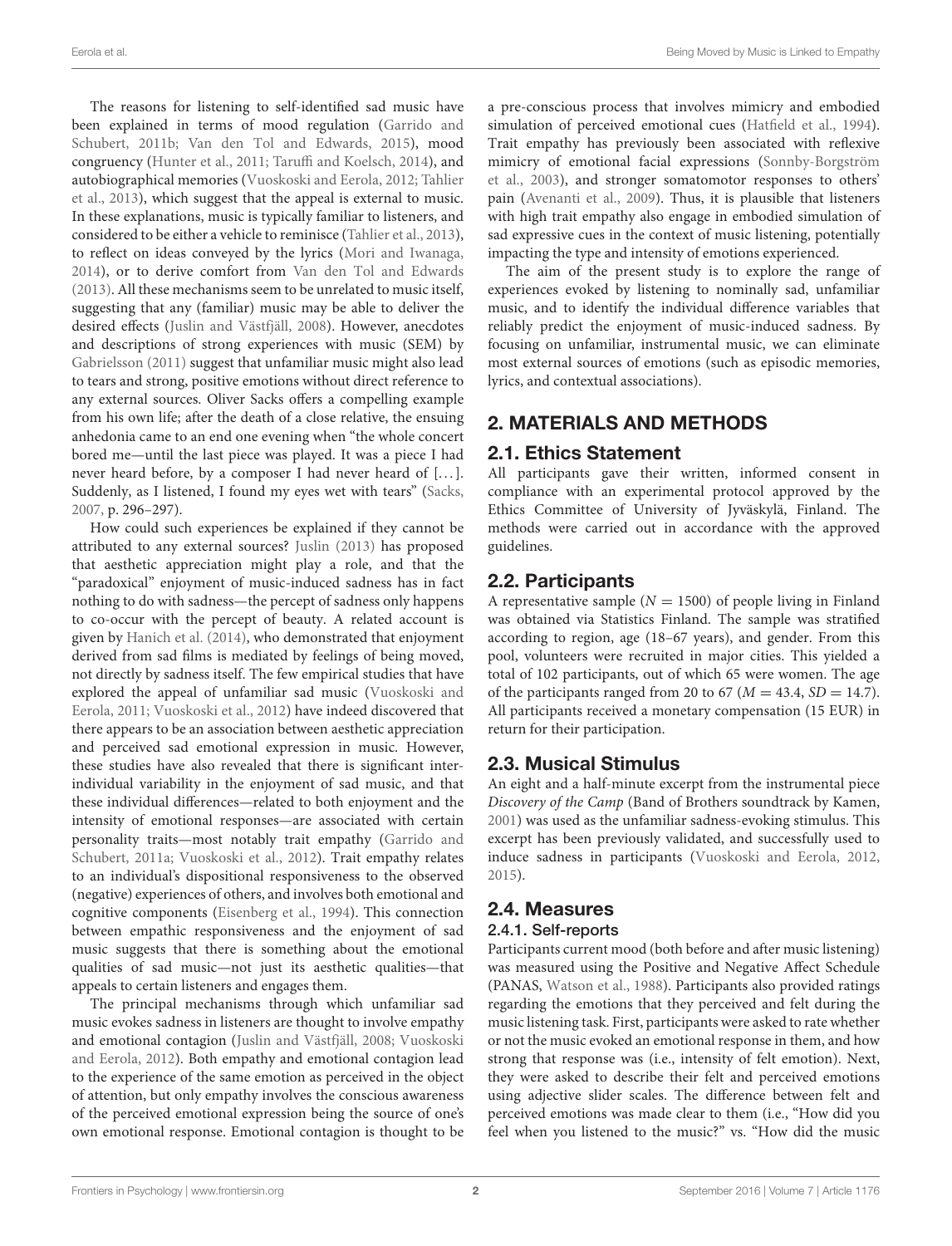sound like?"). The scale labels for felt emotions were peaceful, anxious, moved, and sad, (the extremes of the scales were labeled "Does not describe my emotional reaction at all" and "Describes my emotional reaction very well"), while the scale labels for perceived emotions were peaceful, positive, negative, scary, and sad (the scale extremes were "Does not describe the music at all" and "Describes the music very well"). The scales provided output in the range of 0–127, but the data has been rescaled for this manuscript so that 0 reflects the low extreme and 10 the high extreme. In addition, participants were asked to rate how much they liked the excerpt. The selection of rating scales was based on past studies [\(Vuoskoski and Eerola, 2011;](#page-11-9) [Vuoskoski et al., 2012\)](#page-11-10).

#### 2.4.2. Indirect Measures

To complement the self-reports of felt emotion, a pictoral facial expression judgment task was used to measure participants' emotional states in a more implicit, indirect manner. Participants were presented with 25 composite pictures depicting prototypical and ambiguous facial expressions [\(Vanger et al., 1998\)](#page-11-14), and asked to rate the emotions expressed by the facial pictures using five slider scales (tender, sad, scary, angry, and neutral). According to the affect-congruency theory [\(Bower, 1981\)](#page-9-3), people experiencing a sad affective state should perceive more sadness in emotional stimuli, and thus exhibit a judgment bias toward sadness in emotional judgment tasks. An identical task has previously been used in the context of sad music listening (Vuoskoski and Eerola, [2012,](#page-11-5) [2015\)](#page-11-12). To eliminate the effect of possible individual differences in scale use, the raw emotion ratings for the facial expression pictures were standardized within subjects using individual z-score transformations. The z-scores were calculated using all emotion ratings (ratings of sadness, happiness, anger, fear, and neutrality perceived in the facial pictures) of each participant.

#### 2.4.3. Psychophysiological Measures

Two psychophysiological indices of experienced emotion were recorded during the music listening task. Electrodermal activity (EDA) is an indicator of sympathetic activity, and has been shown to reflect emotional responses induced by musical stimuli, including sad music [\(Gomez and Danuser, 2004;](#page-10-16) Baumgartner et al., [2006;](#page-9-4) [Juslin et al., 2013\)](#page-10-17). EDA was measured from the distal phalanges of the index and middle fingers. Heart rate variability (HRV) is the temporal variation in the intervals between consecutive heartbeats. Heart is modulated by the autonomic nervous system (ANS), and HRV is assumed to reflect both parasympathetic and sympathetic substrates of the ANS [\(Quintana and Heathers, 2014\)](#page-10-18). The most powerful analysis techniques of HRV rely on spectral analysis of particular frequency bands, best extracted with wavelet transforms. HRV was measured using two electrodes placed at the upper (chest) and lower torso (below the heart), recording the electrocardiogram (ECG) signal.

EDA and ECG signals were recorded using a portable NeXus-10 MKII system with BioTrace+ software (Mind Media BV, Netherlands). For both measures, the sampling rate was 256 samples per second. The ECG data was subjected to high (0.002 Hz) and low-pass filters (10 Hz) before the actual HRV analysis. Since the role of the physiological measures was ancillary to selfreported emotions, they were only collected from a subsample of 44 participants. This sample was estimated to provide a statistical power of 0.90 for detecting an effect size of 0.50 in a within-participants design [\(Juslin et al., 2013\)](#page-10-17). Even though the experiment was run in four different major cities, physiological indices were only collected in the first two cities.

Four components of EDA were extracted using the Matlabtoolbox Ledalab [\(Benedek and Kaernbach, 2010\)](#page-9-5). The tonic and phasic components of EDA were decoupled by means of continuous deconvolution analysis, yielding three measures related to phasic skin conductance responses (the number, mean height, and speed of SCR peaks), and one measure reflecting the tonic component of EDA, (median skin conductance level). All four components are positively related to sympathetic activity, and should thus decrease with relaxation and increase with activation and stress. Four spectral components of HRV were extracted; Low frequency (LF) component (0.04–0.15 Hz), high frequency (HF) component (0.15–0.40 Hz), very low frequency (VLF) component (<0.03 Hz), and low frequency component to high frequency ratio (LF/HF), estimated with wavelet transforms [\(Mendez et al., 2014\)](#page-10-19). High values in VLF, LF, and LF/HF are associated with the activity of the sympathetic nervous system, whereas HF is associated with the parasympathetic nervous system, although the specifics and interactions between the components have been debated [\(Akselrod et al., 1981\)](#page-9-6). Both sets of indices were extracted from epochs of equal duration (2 min and 30 s), each epoch starting 10 and 60 s after the beginning of the Condition (Baseline or the Music, respectively).

# 2.4.4. Measures of Individual Differences

To explore the role of individual differences in enjoyment musicinduced sadness, a number of previously implicated personality variables were collected. Since empathy has been suggested to play a role in the enjoyment of sad music [\(Garrido and Schubert,](#page-10-12) [2011a;](#page-10-12) [Vuoskoski and Eerola, 2011\)](#page-11-9), a widely used measure of trait empathy (Interpersonal Reactivity Index, IRI, [Davis,](#page-9-7) [1983\)](#page-9-7) as well as measures of related traits such as Emotional Contagion (ECS, [Doherty, 1997\)](#page-9-8) and Absorption (ABS, Glisky and Kihlstrom, [1993\)](#page-10-20), were administered. Since proneness to nostalgia has also been linked with music and sadness (Barrett et al., [2010\)](#page-9-9), the Southampton Nostalgia Scale (SNS, Routledge et al., [2008\)](#page-11-15) was also administered to all participants. The participants filled in a subjective evaluation of their health using the General Health Questionnaire [\(Goldberg and Williams,](#page-10-21) [1988\)](#page-10-21), since it is known to be negatively associated with perception, appraisal, and control of emotions (Tsaousis and Nikolaou, [2005\)](#page-11-16). Finally, several music-related measures were administered: Music preferences was measured using a simple listing of liked and disliked artists [\(Ferrer et al., 2013\)](#page-10-22), since preference is known to be associated with emotional intensity of unfamiliar music [\(Ladinig and Schellenberg, 2012\)](#page-10-23). A Measure of Musical Sophistication [\(Ollen, 2006\)](#page-10-24) indexed the expertise in music, sometimes shown to be related to emotional responses to music [\(Ladinig and Schellenberg, 2012\)](#page-10-23). Two instruments directly aimed to explore music and sadness were collected to be comparable with past studies; the Attitudes toward Sad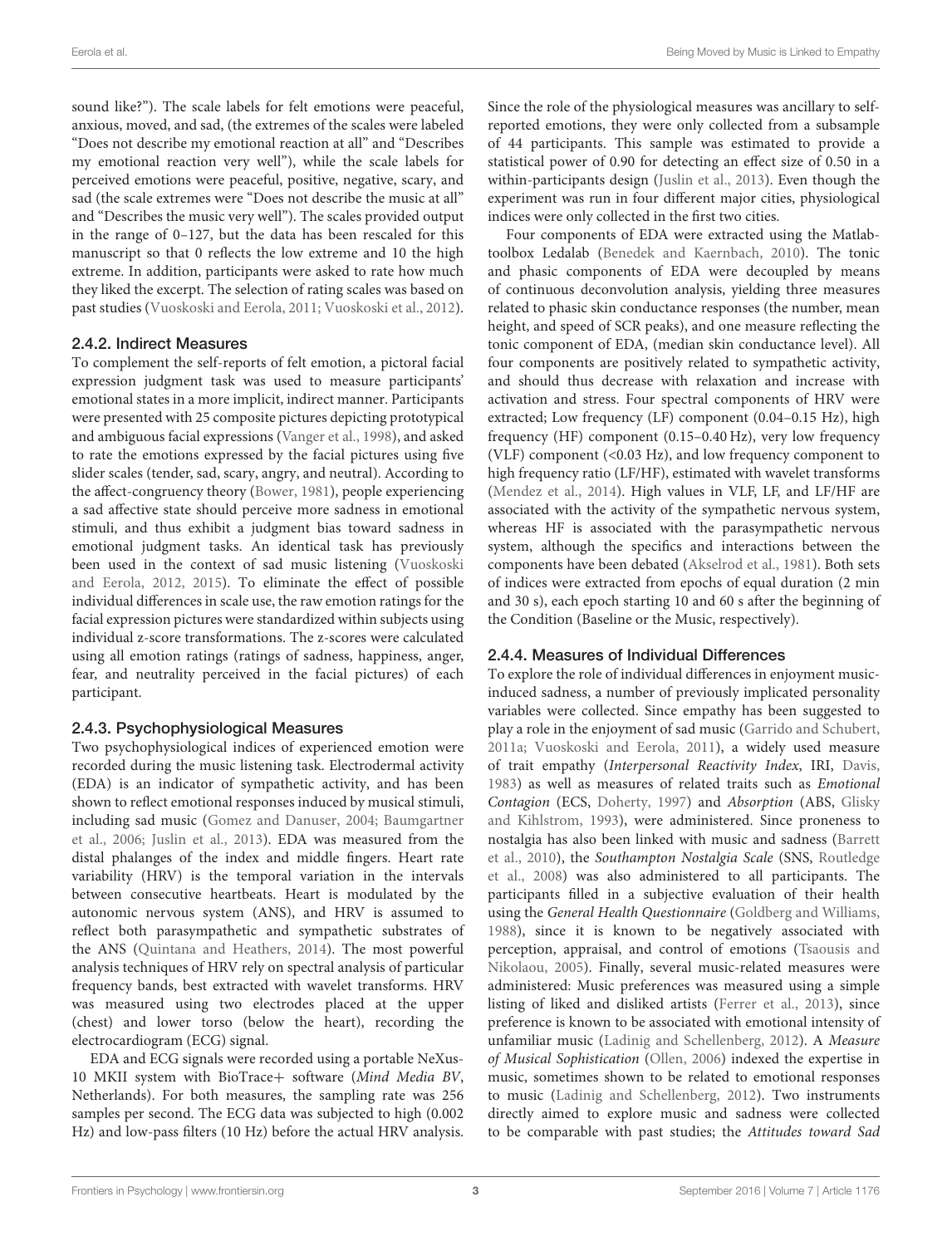Music (ASM, [Eerola et al., 2015\)](#page-9-10) has six attitude dimensions that relate to music and the Like Sad Music Scale (LSMS, Garrido and Schubert, [2013\)](#page-10-25) has nine questions about preferences for sad music. Finally, information about the demographic details of the participants—their age, gender, and education—was also collected. All instruments were translated to Finnish.

## 2.5. Procedure

The experiment was conducted individually for each participant using a computer interface in a quiet room. After providing the participant with instructions and attaching the physiological sensors, the experiment started with a period of rest (3 min, a baseline for the physiological measures). After the baseline rest period, participants rated their current affective state using the 20 adjectives of the PANAS. Next, participants listened to the sad music excerpt, which lasted 8 min and 30 s. They were instructed to let themselves be immersed in the music. Participants listened to the music through studio-quality headphones, and they could adjust the volume according to their own preferences.

Directly after the music listening task, participants completed the indirect facial expression judgment task, followed by the self-ratings of current mood (PANAS), felt and perceived emotions, and liking. When the participants had completed the ratings, the physiological sensors were detached, and participants were moved to an office desk to complete the background questionnaires and to be debriefed.

# 3. RESULTS

The background variables—general health (GHQ), trait empathy (IRI), absorption (ABS), emotional contagion (ECS), and nostalgia-proneness (SNS),—were screened for outliers and strong deviations from normality, but none were found. The inter-rater agreement was high for most instruments (see **[Table 1](#page-3-0)**), and within the normal range for the measures. Also, the age distribution of the participants was similar to the national sample  $[\chi^2_{(6)} = 12.4, p = \text{ns}]$ , although the gender distribution deviated between the population and sample  $[\chi^2_{(1)} = 8.33,$  $p < 0.01$ ] since more women volunteered for the experiment than men. The emotion and pre- and post-mood ratings (also displayed in **[Table 1](#page-3-0)**) displayed high consistencies and expected pattern of means [\(Tahlier et al., 2013\)](#page-11-6). The emotion ratings were combining into three constructs, explained in the next analysis, to estimate the internal consistency.

## 3.1. Structure of Emotional Experiences

In order to explore the underlying structure of emotional responses evoked by the sad music excerpt, participants' ratings of perceived and felt emotion were subjected to factor analysis. The factorability of the rating scales was evaluated in terms of sampling adequacy. The Kaiser-Meyer-Olkin measure of sampling adequacy was 0.78, well above the recommended value of 0.60. Furthermore, outlier screening yielded no evidence of abnormalities. Given these indicators, factor analysis was conducted with all 11 scales. The number of factors was determined by parallel analysis (PA) algorithm (van der Eijk and Rose, [2015\)](#page-11-17), which suggested three components using principal

#### <span id="page-3-0"></span>TABLE 1 | Instrument details (means, standard errors, and internal consistency).

|                                 | Mean (SEM)    | Internal consistency |  |  |  |  |  |
|---------------------------------|---------------|----------------------|--|--|--|--|--|
| <b>BACKGROUND VARIABLES</b>     |               |                      |  |  |  |  |  |
| GHQ                             | $1^{\dagger}$ | 0.85                 |  |  |  |  |  |
| <b>IRI-Empathy</b>              | 93.93 (1.04)  |                      |  |  |  |  |  |
| <b>IRI-Fantasy</b>              | 24.82 (0.48)  | 0.79                 |  |  |  |  |  |
| <b>IRI-Perspective</b>          | 24.21 (0.38)  | 0.70                 |  |  |  |  |  |
| <b>IRI-Concern</b>              | 26.54 (0.39)  | 0.77                 |  |  |  |  |  |
| <b>IRI-Distress</b>             | 18.36 (0.49)  | 0.82                 |  |  |  |  |  |
| <b>ABS</b>                      | 44.21 (0.63)  | 0.78                 |  |  |  |  |  |
| <b>ECS</b>                      | 53.46 (0.67)  | 0.77                 |  |  |  |  |  |
| SNS                             | 20.43 (0.49)  | 0.90                 |  |  |  |  |  |
| <b>SELF-REPORTS OF EMOTIONS</b> |               |                      |  |  |  |  |  |
| Intensity (felt)                | 6.45(0.22)    | 0.77 <sup>b</sup>    |  |  |  |  |  |
| Peaceful (felt)                 | 6.44(0.30)    | 0.89a                |  |  |  |  |  |
| Anxious (felt)                  | 0.64(0.13)    | $0.82^{\circ}$       |  |  |  |  |  |
| Moved (felt)                    | 4.13(0.33)    | 0.77 <sup>b</sup>    |  |  |  |  |  |
| Sad (felt)                      | 3.98(0.35)    | 0.77 <sup>b</sup>    |  |  |  |  |  |
| Peaceful (perceived)            | 6.05(0.28)    | 0.89 <sup>a</sup>    |  |  |  |  |  |
| Positive (perceived)            | 4.64 (0.31)   | 0.89 <sup>a</sup>    |  |  |  |  |  |
| Negative (perceived)            | 1.02(0.19)    | 0.82 <sup>c</sup>    |  |  |  |  |  |
| Scary (perceived)               | 1.24(0.21)    | 0.82 <sup>c</sup>    |  |  |  |  |  |
| Sad (perceived)                 | 6.03(0.33)    | 0.77 <sup>b</sup>    |  |  |  |  |  |
| Liking                          | 3.98(0.35)    | 0.77 <sup>b</sup>    |  |  |  |  |  |
| <b>MOOD</b>                     |               |                      |  |  |  |  |  |
| Pre-positive                    | 35.16 (0.63)  | 0.89                 |  |  |  |  |  |
| Post-positive                   | 34.53 (0.71)  | 0.88                 |  |  |  |  |  |
| Pre-negative                    | 13.52 (0.44)  | 0.91                 |  |  |  |  |  |
| Post-negative                   | 12.88 (0.42)  | 0.89                 |  |  |  |  |  |

a<sup>−c</sup> consistency for emotions within Factors 1–3 from [Table 2](#page-4-0)).

†Median value due to the skewed distribution.

axis factoring method. To facilitate the interpretation of the factors and to acknowledge that emotion dimensions are typically non-orthogonal [\(Crawford and Henry, 2004\)](#page-9-11), oblique rotation (oblimin) was applied. Three factors explained a total of 67% of the variance, and provided a generally good fit to the original data (RMSR = 0.04,  $\chi^2$  = 79.5,  $p < 0.001$ ). Since oblique rotation was used, we also explored the correlations between the factors; Factor 1 and 2,  $r_{(99)} = 0.23$ ,  $p < 0.05$ ; Factor 1 and 3,  $r = -0.63$ ,  $p < 0.001$ ; Factor 2 and 3,  $r = 0.08$ ,  $p =$  ns. The analysis revealed a high negative correlation between factors 1 and 3.

The factor loadings are shown in **[Table 2](#page-4-0)**. Factor 1, labeled as Relaxing sadness, is clearly related to positive, peaceful and relaxing emotional responses to sad music. Factor 2 obtains high loadings from the scales Moved (felt), Intensity (felt), Sad (felt and perceived), and Liking. This suggests a complex and intense emotional experience, involving both aesthetic, enjoyable emotions (such as liking and being moved; [Hanich et al.,](#page-10-11) [2014\)](#page-10-11) and feelings of sadness. Thus, we labeled this factor as Moving sadness. Factor 3, received high loadings from scales related to negative, aversive experiences; Anxious (felt), Negative (perceived), and Scary (perceived) and was thus labeled as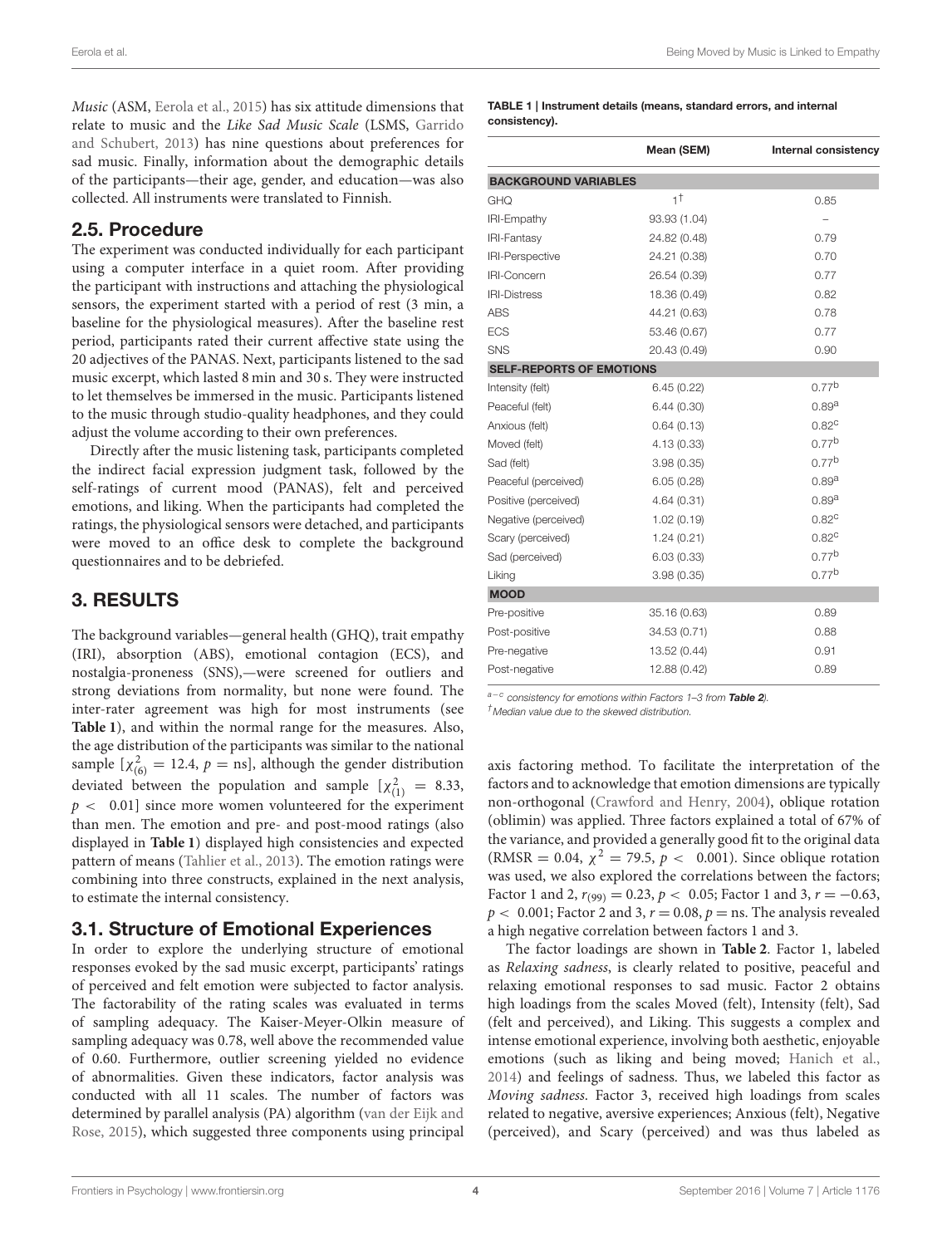Eerola et al. **Being Moved by Music is Linked to Empathy** Being Moved by Music is Linked to Empathy

<span id="page-4-0"></span>

| TABLE 2   Factor structure of self-reports of emotions (loadings $< 0.35$ |  |
|---------------------------------------------------------------------------|--|
| not shown).                                                               |  |

| <b>Rating scale</b>  | Relaxing       | <b>Moving</b>  | <b>Nervous</b> |  |
|----------------------|----------------|----------------|----------------|--|
|                      | <b>Sadness</b> | <b>Sadness</b> | <b>Sadness</b> |  |
| Peaceful (felt)      | 0.86           |                |                |  |
| Peaceful (perceived) | 0.85           |                |                |  |
| Positive (perceived) | 0.84           |                |                |  |
| Moved (felt)         |                | 0.72           |                |  |
| Intensity (felt)     |                | 0.72           |                |  |
| Sad (felt)           |                | 0.68           |                |  |
| Sad (perceived)      |                | 0.64           |                |  |
| Liking               |                | 0.61           | $-0.43$        |  |
| Negative (perceived) |                |                | 0.85           |  |
| Anxious (felt)       |                |                | 0.82           |  |
| Scary (perceived)    |                |                | 0.63           |  |
| Loadings             | 2.60           | 2.42           | 2.31           |  |
| Variance explained   | 24%            | 22%            | 21%            |  |

Nervous sadness. However, it should be noted that these scales received very low mean ratings (see **[Table 2](#page-4-0)**), and thus the factor may have limited relevance in terms of participants' actual emotional responses. Conversely, Factors 1 and 2 seem to have to most relevance for the overall emotional experience evoked by the sad-sounding musical stimulus, since the scales loading to these two factors obtained the highest means ratings. **[Figure 1](#page-5-0)** summarizes the covariance pattern of the scales, the means, and the loadings in the factor solution.

As previous research has suggested that emotional experiences induced by music differ across certain demographic variables [\(Garrido and Schubert, 2011a;](#page-10-12) [Ladinig and Schellenberg, 2012\)](#page-10-23), the factor scores were subjected to an ANOVA with Gender, Age (binned into 7-year categories), and Musical Expertise (5 levels) as the between-subjects factors. For factors 1 (Relaxing sadness) and 3 (Nervous sadness), no significant main effects emerged. For Factor 2 (Moving sadness), a main effect of Gender was observed,  $F_{(1, 63)} = 10.5, p = 0.002, \eta_G^2 = 0.14$ , women obtaining higher (*M*  $= 0.24$ , SEM  $= 0.12$ ) scores than men (M  $= -0.43$ , SEM  $= 0.15$ ).

## 3.2. Indirect Measures

The mean standardized sadness ratings  $(M = -0.095, SD =$ 0.17) yielded by the facial expression judgment task (measuring felt sadness in an indirect manner) were comparable to those obtained in previous studies using similar musical stimuli [\(Vuoskoski and Eerola, 2012,](#page-11-5) [2015\)](#page-11-12), not indicating a clear bias toward perceived sadness (relative to ratings of perceived happiness, anger, fear, and neutrality). However, as previous work has shown that there is significant inter-individual variability in the extent of this bias when listening to unfamiliar sadsounding music [\(Vuoskoski and Eerola, 2012\)](#page-11-5), we were especially interested in investigating whether the indirectly measured sadness correlated with self-reported emotions. Thus, Pearson correlation coefficients between the factor scores and mean sadness ratings (for facial pictures) were calculated. The degree of judgment bias toward sadness was positively associated with

Nervous sadness ( $r = 0.22$ ,  $p = 0.025$ ), but not with Moving sadness ( $r = 0.19$ ,  $p = 0.059$ ) or Relaxing sadness ( $r = -0.08$ ,  $p = 0.43$ ). A similar analysis was carried out for mean happiness ratings, revealing a negative correlation with Nervous sadness  $(r = -0.26, p = 0.008)$ , but no significant correlations with Moving sadness ( $r = -0.01$ ,  $p = 0.90$ ) or Relaxing sadness ( $r =$ 0.16,  $p = 0.11$ ). After the Bonferroni method is used to adjust the threshold of statistical significance (to account for multiple tests;  $0.05/6 = 0.008$ , only the negative correlation between Nervous sadness and perceived happiness remains statistically significant. These results indicate that those who reported experiencing more Nervous sadness also exhibited a more pronounced judgment bias toward sadness (as evidenced by the decreased evaluations of happiness in the facial pictures). The degrees of judgment biases toward sadness and happiness were not associated with mood prior to music listening (all  $ps > 0.20$ ).

## 3.3. Physiological Measures

In order to complement and corroborate the self-reports and indirect measures of experienced emotions, two emotionrelated indices of ANS activity, electrodermal activity (EDA) and HRV, were analyzed. Felt emotions evident in the selfreports should also be—at least to a certain extent—reflected by electrophysiological indices when music listening is compared to silent baseline [\(Gomez and Danuser, 2004;](#page-10-16) [Juslin et al., 2013\)](#page-10-17). However, it is unclear whether responses to sad music would be more consistent with relaxation and relevant parasympathetic activity [\(Iwanaga et al., 2005\)](#page-10-26), or whether sad music actually engages listeners and induces increased sympathetic activity [\(Gomez and Danuser, 2004\)](#page-10-16).

Outliers were identified using the Grubbs method at  $p < 0.01$ level, and cases violating the criteria (6.25% of the observations) were constrained to 2.5 SDs [\(Grubbs, 1969\)](#page-10-27). Repeated-measures ANCOVAs with Condition (Baseline vs. Music) as a withinparticipants factor, Age, and Gender as between-participants factors, and factor scores of Moving sadness as a covariate, were conducted across all physiological measures. These analyses yielded main effects of Condition for VLF,  $F_{(40, 1)} = 12.0$ ,  $p =$ 0.0013,  $\eta_G^2 = 0.073$ , and LF/HF  $F_{(40, 1)} = 7.25$ ,  $p = 0.0103$ ,  $\eta_G^2 =$ 0.056, but no interactions were evident. HF and LF components showed marginal, non-significant effects of Condition (and no other main or interaction effects). Both HRV measures were higher in the Music (VLF  $M = 264.97$ , SEM = 39.62, LF/HF  $M = 3.03$ , SEM = 0.35) than in the Baseline Condition (VLF M = 145.83, SEM = 24.65, LF/HF  $M = 2.12$ , SEM = 0.23), suggesting that the music listening did not evoke relaxation since it increased sympathetic nervous system activation.

For the four EDA components, similar ANOVA analyses with Condition (within-participants factor), Age, Gender (betweenparticipants factors), and Moving sadness (covariate) yielded nonsignificant main and interaction effects ( $ps > 0.20$ ).

To conclude, the self-reports of felt emotions suggesting that unfamiliar sad music was experienced as intense and highly moving were partly confirmed by spectral HRV components, which suggested that music listening lead to increased sympathetic nervous system activity. However, not all physiological indices supported this interpretation. For instance,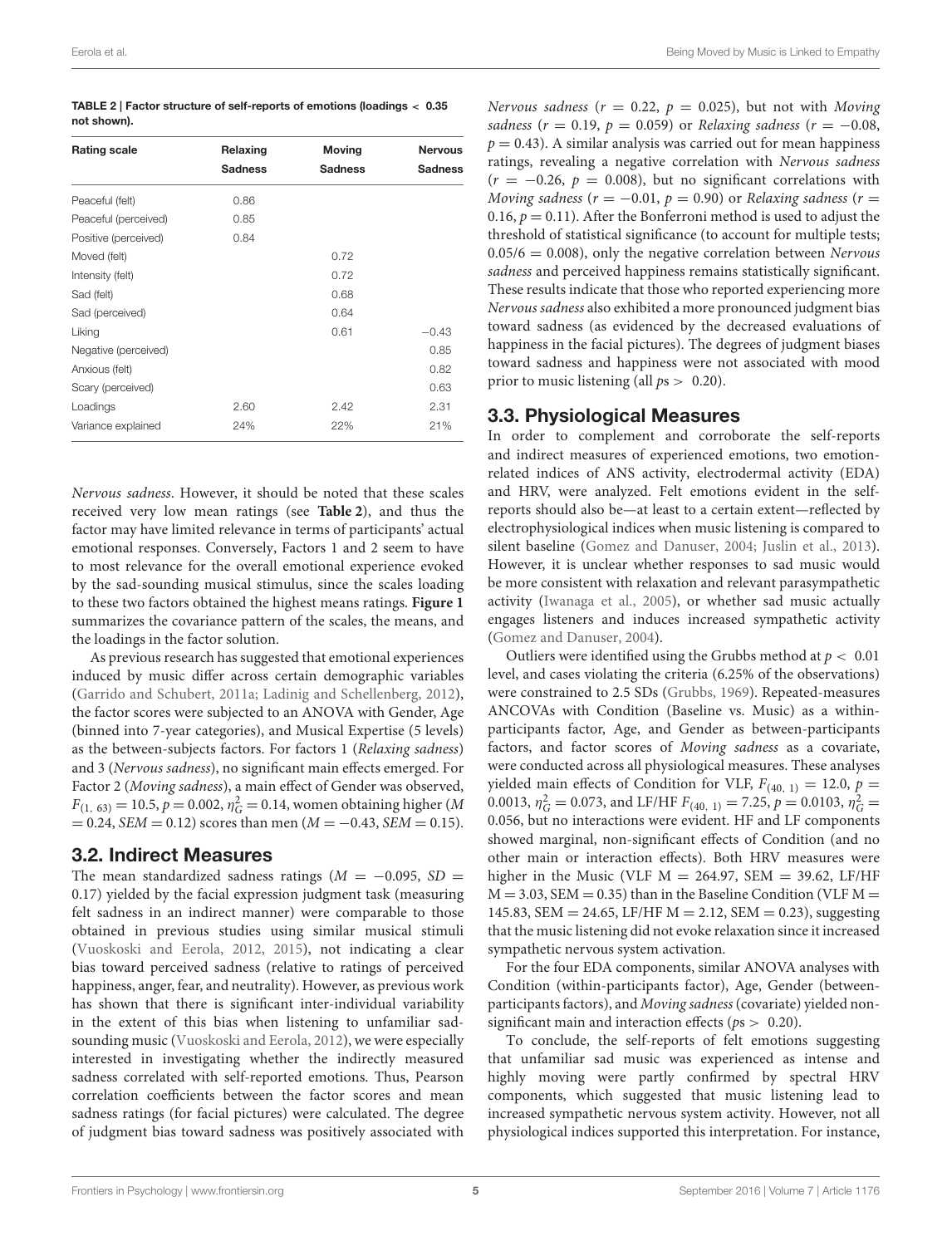

<span id="page-5-0"></span>EDA measures failed to differentiate music listening from the baseline condition.

In the subsequent analyses, we will explore the background variables associated with different emotional responses evoked by nominally sad music. Particular emphasis will be given to experiences of Moving sadness. This factor is characterized by intense experiences of being moved, and is thus consistent with the physiological indices demonstrating high sympathetic nervous in comparison to baseline. Moving sadness was also associated with higher liking ratings for the nominally sad excerpt, suggesting that this factor is in the crux of the paradox of how listeners are able to derive pleasure from sad experiences in musical contexts.

# 3.4. Identification of Key Variables Associated with Emotion Factors

First, raw correlations between the factor scores of Moving sadness and background measures were calculated. Four variables correlated significantly with the self-reported experiences of Moving sadness; IRI-Fantasy ( $r_{(99)}$  = 0.38,  $p$  < 0.001), IRI-Concern ( $r = 0.35$ ,  $p < 0.001$ ), Emotional Contagion ( $r = 0.35$ ), and positive mood prior to music listening  $(r = 0.21, p < 0.05)$ . Also, the global measure of trait empathy (combination of the IRI subscales) correlated positively with Moving sadness,  $r_{(99)} = 0.38$ ,  $p < 0.001$ .

A similar correlation analysis was carried out to explore the background variables associated with experiences of Relaxing sadness. This yielded positive correlations with Quality of Life  $[r_{(99)} = 0.24, p < 0.05]$  and positive mood prior to music listening  $[r_{(99)} = 0.25, p < 0.05]$ , and a negative correlation with negative mood  $[r_{(99)} = -0.20, p < 0.05]$ .

Correlations between Nervous sadness and background variables displayed a negative association with Quality of Life  $[r(99) = -0.24, p = 0.016]$ , and a positive correlation between the factor scores and Negative mood  $[r_{(99)} = 0.27, p < 0.01]$ .

Since the experience of Moving sadness varied notably across the participants, and as past studies have suggested that music-induced sadness is only found pleasurable by some listeners [\(Vuoskoski and Eerola, 2012;](#page-11-5) [Eerola et al., 2015\)](#page-9-10), we set out to assess the discriminatory power of the key background variables in predicting Moving sadness. First, we identified those who are particularly strongly moved by sad music, and experience intense yet sad emotions—hereafter labeled as "sadness enjoyers"—by selecting the participants whose factor scores for Moving sadness were in the top quintile (20 of 101 participants). Membership in the sadness enjoyers group was then predicted with each of the four background variables that correlated ( $r$  >  $|0.30|$ ) significantly with Moving sadness. This analysis will first be carried across all participants, and then separately for men and women, since gender was found to have a significant impact on the factor scores of Moving sadness.

The prediction of group membership ("sadness enjoyers") was carried out using receiver operating characteristic (ROC) curves that offer a robust method for guarding against false attributions (false negatives and positives) and provide optimal cutpoints and diagnostics for the predictors [\(Pepe, 2003\)](#page-10-28). **[Table 3](#page-6-0)** displays the results of this analysis for each of the four predictors. As the AUC values (i.e., area under the curve; the probability that a classifier will rank a positive instance higher than a negative one) Likelihood Ratios suggest, most of the variables were able to discriminate sadness enjoyers from the rest of the participants.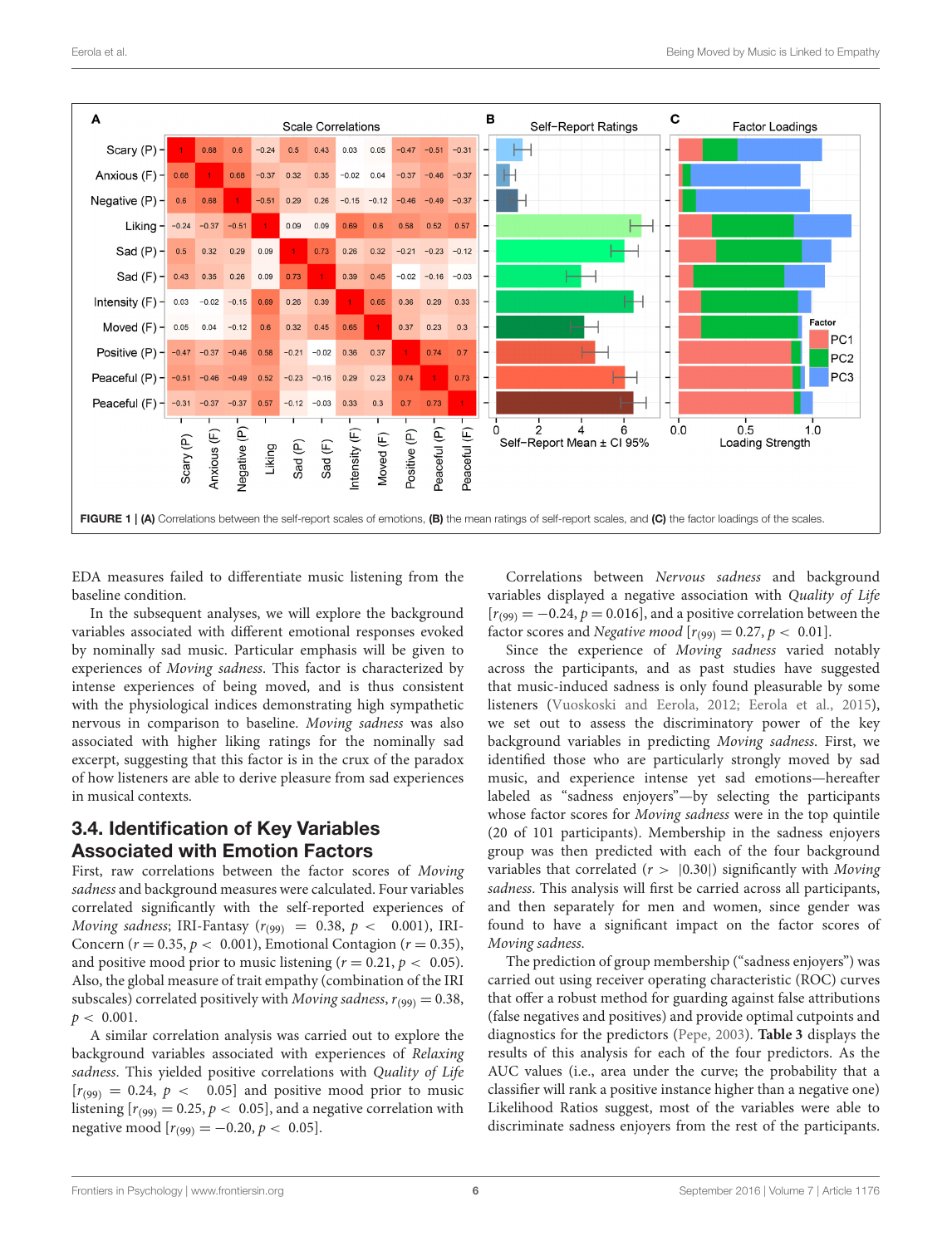<span id="page-6-0"></span>TABLE 3 | Classification rates and cut-off values of the sadness enjoyers with the key background variables.

| Variable           | <b>AUC</b>       | Cut- | <b>Sensitivity</b>                             | <b>Specificity</b>                | LR   |
|--------------------|------------------|------|------------------------------------------------|-----------------------------------|------|
|                    | $(CI_{95})$      | off  | (Cl <sub>95</sub> )                            | $(Cl_{95})$                       |      |
| <b>IRI-Empathy</b> | 72.3 (59.7–84.9) |      | 100 65.2 (40.8–84.6) 77.8 (67.2–86.3)          |                                   | 2.93 |
| <b>IRI-Fantasv</b> | 71.0 (56.9–85.1) |      | 27  55.5  (31.5-76.9)  84.0  (74.1-91.2)  3.43 |                                   |      |
| <i>IRI-Concern</i> | 65.9 (51.5-80.4) | 28   | 35.6 (15.4–59.2) 92.6 (84.6–97.2)              |                                   | 4.73 |
| ECS                | 67.2 (54.7-79.7) | 56   |                                                | 60.1 (36.1-80.9) 69.1 (57.9-78.9) | 1.94 |

AUC, Area Under Curve; LR, Positive Likelihood Ratio.

Overall, global empathy (IRI-Empathy, AUC = 72.3,  $CI_{95} = 59.7$ -84.9) and *IRI-Fantasy* subscale ( $AUC = 71.0$ ,  $CI_{95} = 56.9 - 85.1$ ) were the best predictors.

In general, the classification accuracy of sadness enjoyers is lower for men (AUCs of 48.0, 40.4, 52.5, and 45.1 for IRI-Empathy, IRI-Fantasy, IRI-Concern, and ECS, respectively). The lower prediction rate of men enjoying music-induced sadness may be related to the number of men in the sample (36.3%), to the lower thresholds that the variables had for men, or the higher range of the factor scores for women. Women typically obtain higher scores of self-reported empathy than men [\(Tobin et al.,](#page-11-18) [2000;](#page-11-18) [Derntl et al., 2010\)](#page-9-12), but whether these differences also exist on the level of behavior (and in the enjoyment of empathy-related activities) is unclear.

The optimal cut-off points, determined by simultaneously maximizing sensitivity and specificity [\(López-Ratón et al., 2014\)](#page-10-29), offer plausible thresholds for diagnosing people as sadness enjoyers. Since there were only marginal differences between the best classification predictors, variable parsimony is the best way of determining the most discriminating feature. This suggests that IRI-Fantasy is the most efficient feature for this purpose; it has similar success rate to ECS and IRI-Empathy, but it only consists of seven items, whereas the other predictors have over two (15 in ECS) to four (28 in IRI-Empathy) times the number of items. **[Figure 2](#page-6-1)** illustrates the relationship between IRI-Fantasy and Moving Sadness.

For the purposes of comparison, the top quintiles in the two other factors representing the emotions experienced in response to sad music were explored. Those in the highest quintile in Nervous sadness could also be predicted with IRI-Empathy  $(AUC = 64.2, CI<sub>95</sub> = 51.0-77.4)$  to a moderate degree, but not from any other variables ( $AUCs < 0.60$ ). The extreme quintiles of Relaxing sadness could not, however, be reliable distinguished by any of the variables (all  $AUCs < 0.60$ ).

# 4. DISCUSSION

This study has shown that unfamiliar, instrumental sad music can evoke strong emotional responses in listeners. These responses can be characterized in terms of three underlying factors: Relaxing sadness, Moving sadness, and Nervous sadness. Relaxing sadness was characterized by felt and perceived peacefulness and positive valence, while Nervous sadness was related to felt anxiety, perceived scariness, and negative valence. Moving sadness, the factor that became the central focus of this manuscript, captured



<span id="page-6-1"></span>an intense experience that involved feelings of sadness and being moved, liking, and perceived sadness. Experiences of Relaxing sadness and Moving sadness received comparably high mean ratings, whereas the factor related to negative emotional experiences, Nervous sadness, received very low mean ratings. It may be that these kinds of strongly negative experiences that are sometimes evoked by sad music are intrinsically linked with personal memories [\(Van den Tol and Edwards, 2013;](#page-11-7) Peltola and Eerola, [2016\)](#page-10-3), and thus seldom experienced in the context of unfamiliar sad music. The three-factor structure obtained in this study is consistent with recent studies [\(Peltola and Eerola, 2016\)](#page-10-3), despite small differences in the labeling and interpretation of the different factors.

To complement and corroborate the self-reports of felt emotions, we also measured physiological indices of felt emotions (electrodermal activity and HRV), as well as sadness-related judgment biases in emotional evaluations. The physiological indices—the spectral HRV components in particular—provided evidence of increased sympathetic activity during the music listening compared to baseline. This implies that listening to the unfamiliar sad music did not merely evoke relaxation, but lead to increased emotional arousal. The indirect facial expression judgment task confirmed that those who reported experiencing more Nervous sadness were indeed experiencing a more negative emotional state, as they exhibited diminished happiness evaluations. However, this was not the case for those who experienced more Moving sadness. This differing pattern of judgment biases suggests that while those with high scores of Moving sadness may have indeed experienced a sad emotional state, this experience was not negative (unlike in the case of those with high scores of Nervous sadness). Relaxing sadness was not significantly associated with any judgment biases.

Experiences of Moving sadness were predicted by trait empathy (the Fantasy subscale in particular) and sensitivity to emotional contagion. The Fantasy subscale has previously been associated with preference for sad-sounding music (Garrido and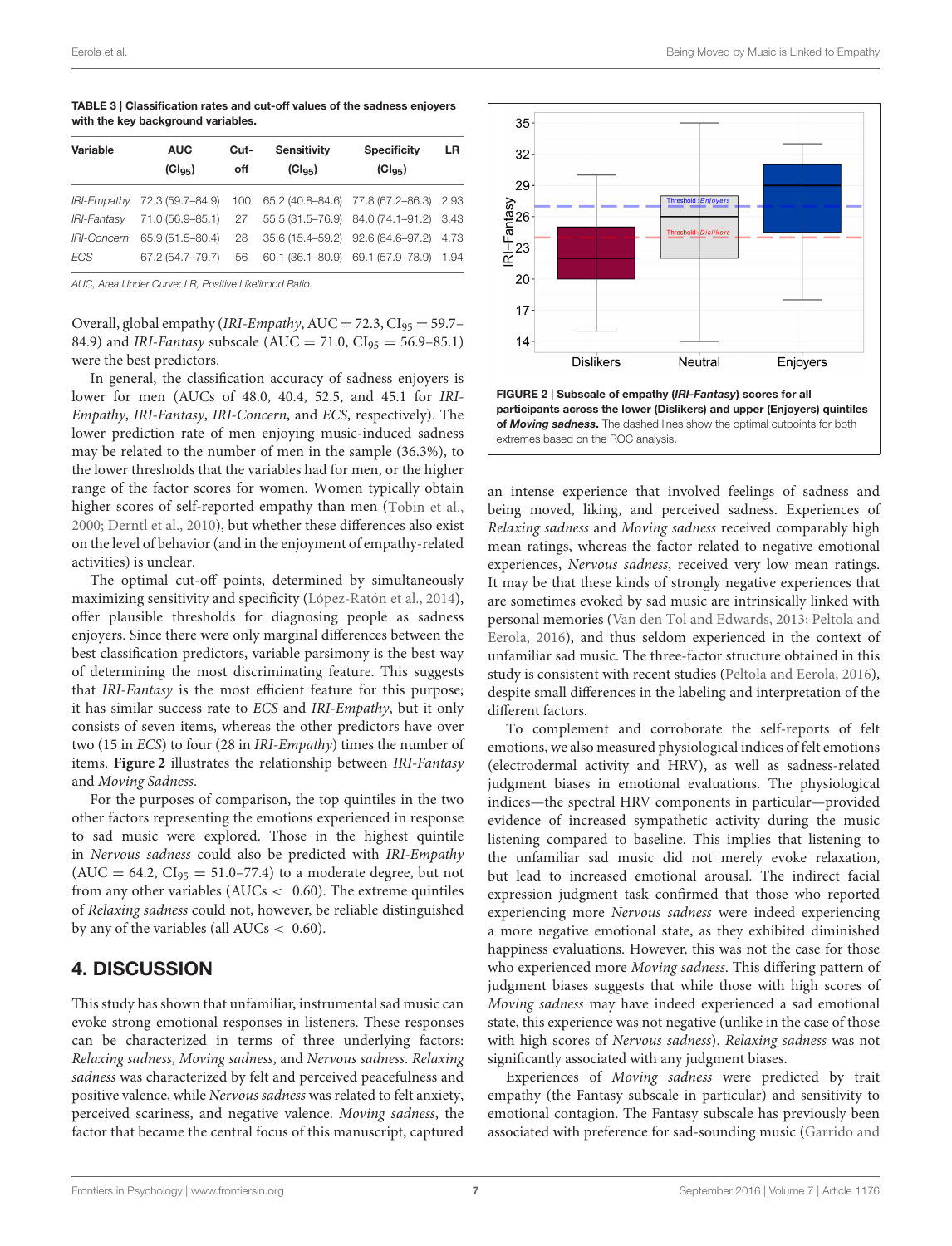Schubert, [2011a;](#page-10-12) [Vuoskoski and Eerola, 2011;](#page-11-9) [Vuoskoski et al.,](#page-11-10) [2012;](#page-11-10) [Kawakami and Katahira, 2015\)](#page-10-30), and—in line with these findings—liking ratings also contributed to Moving sadness in the present study. Furthermore, the present study demonstrated that Fantasy could be used as an efficient diagnostic predictor to identify those participants who scored in the highest quintile in Moving sadness—a group labeled as "Sadness enjoyers." The other types of experiences evoked by sad music—Relaxing sadness and Nervous sadness—were not strongly associated with most of the background variables, but both correlated (positively and negatively, respectively) with subjective evaluations of Quality of life.

The fact that Fantasy and Emotional contagion best predicted experiences of Moving sadness suggests that the tendency to engage in narrative transportation (i.e., the process of identifying with fictional characters and "losing" oneself in the story (Green and Brock, [2000;](#page-10-31) [Hall and Bracken, 2011\)](#page-10-32), as well as the tendency to "catch" the emotions of others contribute to the experience of Moving sadness. As noted earlier, Moving sadness captured both the experience of intense emotions and the enjoyment of sad music. Although Fantasy is typically considered to be a subscale of cognitive rather than affective empathy (along with Perspective-taking), previous work has associated it with the experience of more intense emotions in response to films [\(Harris et al., 2000\)](#page-10-33) and music [\(Vuoskoski and Eerola, 2012\)](#page-11-5). Furthermore, it has been shown that perspective-taking actually facilitates the experience of affective empathy [\(Batson et al.,](#page-9-13) [2003\)](#page-9-13). Although it is perhaps unsurprising that those who have a tendency to engage in immersive perspective-taking in fictional contexts also experience more intense emotions in response to sad music (and enjoy it more), it is less clear why Emotional contagion contributed to experiences of Moving sadness rather than to experiences of the more negative Nervous sadness.

A possible explanation may be offered by the involvement of Empathic concern (sometimes referred to as sympathy, Eisenberg et al., [1994\)](#page-10-13), the other empathy-subscale that was positively correlated with experiences of Moving sadness. Eisenberg and colleagues [\(Eisenberg et al., 1994;](#page-10-13) [Decety and Jackson, 2004\)](#page-9-14) have proposed that an individual's self-regulation abilities determine whether an empathic response leads to experiences of Empathic concern or Empathic distress. While both Empathic concern and Personal distress are forms of affective empathy, Empathic concern (or sympathy) is associated with other-focused, prosocial behavior, whereas Personal distress is an aversive, selffocused response involving feelings of discomfort and anxiety [\(Davis, 1983;](#page-9-7) [Eisenberg et al., 1994\)](#page-10-13). Consequently, one might have expected that Personal distress would have predicted experiences of Nervous sadness, as this factor was related to negative and aversive emotional experiences. Although no statistically significant correlations emerged between Nervous sadness and the trait empathy subscales, a non-significant trend between Personal distress and Nervous sadness was observed (r  $= 0.18$ ,  $p = 0.075$ ). It may be that the low mean ratings of Nervous sadness (i.e., the lack of aversive, anxious responses to the sad musical stimulus) prevented any statistically significant correlations from emerging.

Although a number of previous studies have investigated the contribution of certain background variables to liking for sad music [\(Garrido and Schubert, 2011a;](#page-10-12) [Vuoskoski et al., 2012;](#page-11-10) [Kawakami and Katahira, 2015\)](#page-10-30) and the emotional responses induced by it [\(Vuoskoski and Eerola, 2012;](#page-11-5) [Vuoskoski et al.,](#page-11-10) [2012\)](#page-11-10), the present study has explored a much more exhaustive set of background variables than any of the previous studies. It is worth noting that many of the background variables reported in previous studies attempting to explain individual differences in responses to sad music—such as Nostalgia proneness and Absorption—did not significantly predict any of the emotion factors in the present study. Nostalgia has often been mentioned as one of the variables explaining the enjoyment of musicinduced sadness [\(Barrett et al., 2010;](#page-9-9) [Taruffi and Koelsch, 2014\)](#page-11-4), but it may be that experiences of nostalgia are more often evoked by familiar (rather than unfamiliar) sad music. Absorption has also been previously associated with liking for sad music (Garrido and Schubert, [2011b;](#page-10-5) [Hogue et al., 2016\)](#page-10-34) and the intensity of emotional responses evoked by it [\(Kreutz et al., 2008\)](#page-10-35), but it did not predict emotional responses in the present study. It may be that some of the differences observed between the results of previous studies and the present study are due to methodological differences, as many of the previous studies (Garrido and Schubert, [2011a,](#page-10-12) [2013;](#page-10-25) [Taruffi and Koelsch, 2014;](#page-11-4) [Hogue et al.,](#page-10-34) [2016\)](#page-10-34) have employed survey measures without actual music listening. Survey studies cannot differentiate between responses to familiar and unfamiliar sad music, and thus the links observed between background variables and responses to sad music may be attributable to sources external to music.

The decision to focus on unfamiliar music was made to control for external explanations and influences (Eerola and Vuoskoski, [2012\)](#page-9-15), but this focus limited the choice and number of stimuli. Having only a single musical excerpt as the experimental stimulus may have caused untoward emphasis on the particular example. However, prior studies with this particular music excerpt confer additional information about its effectiveness in inducing sadness in listeners, and the kinds of associations and emotion induction mechanisms that are commonly reported by listeners (Vuoskoski and Eerola, [2012,](#page-11-5) [2015\)](#page-11-12). A recent investigation utilizing sadsounding music examples from different genres (including the excerpt used in the present study) has shown that the structure of emotional responses evoked by sad music is consistent across different genres (Vuoskoski and Eerola, submitted).

Listening experiments may not be able to address the functional uses of listening to sad music, which are often related to certain states of mind or situations [\(Juslin et al., 2011;](#page-10-2) DeMarco et al., [2015\)](#page-9-16). Regulatory uses of sad music are important for listeners' enjoyment, and it has been documented that listeners in a sad affective state tend to prefer mood-congruent music [\(Friedman et al., 2012\)](#page-10-36) although conflicting results have also been reported [\(Hunter et al., 2011;](#page-10-6) [DeMarco et al., 2015\)](#page-9-16). Nonetheless, such uses are driven by external causes, and therefore do not hold the key for understanding the appeal of sad music outside this context.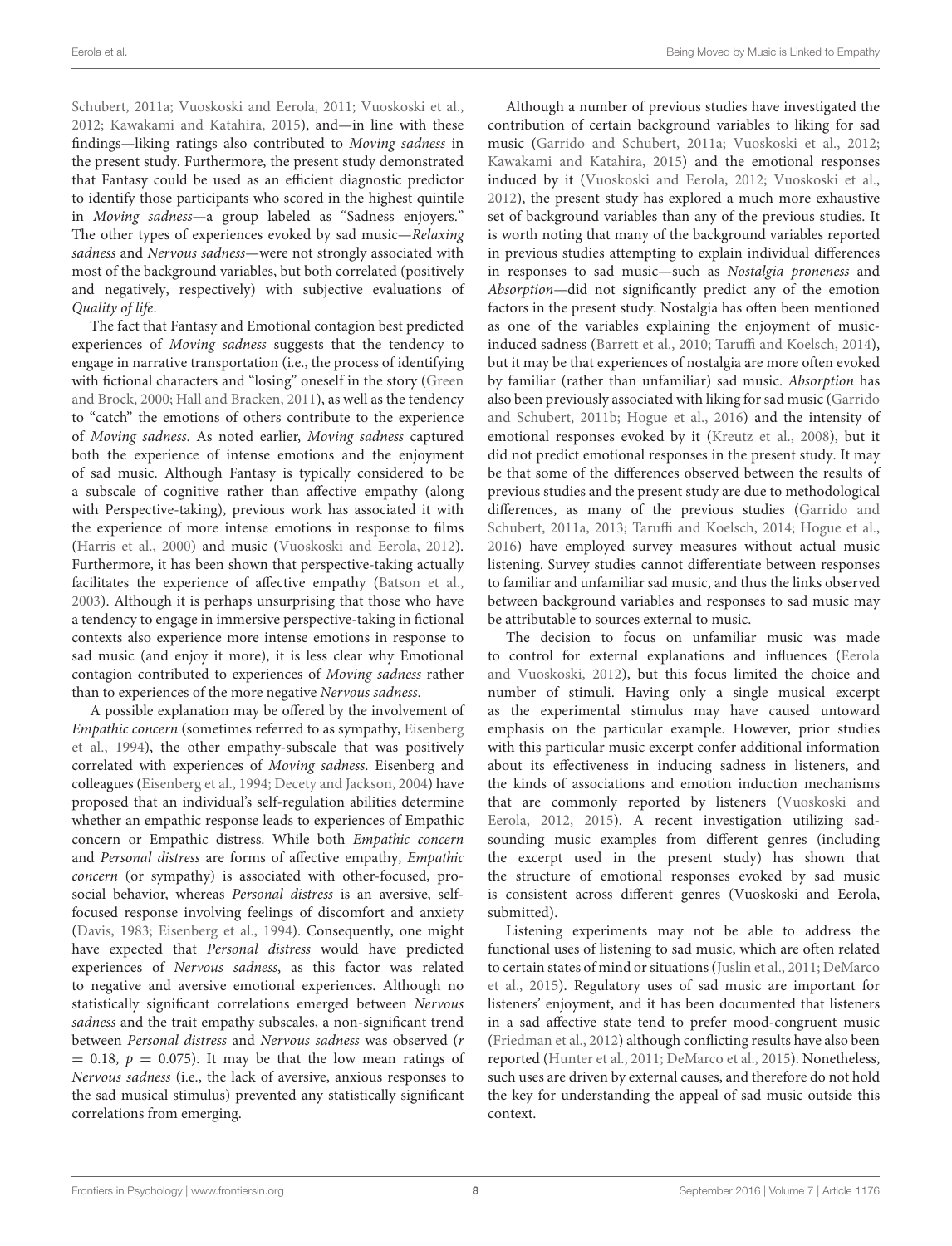The sample size of the present study was moderately small, albeit larger than in most experiments on sad music (Juslin et al., [2013;](#page-10-17) [Kawakami and Katahira, 2015\)](#page-10-30). More importantly, unlike all previous studies investigating responses to sad music, the participants of the present study were drawn from a representative sample. This allows us to interpret the results not only as the preferences and habits of those who love music—as in past survey studies utilizing convenience samples [\(Van den Tol and Edwards, 2013;](#page-11-7) [Taruffi and Koelsch, 2014\)](#page-11-4), but as a more general trend applicable to the general population. This is a crucial distinction in determining which, if any, background variables are associated with the observed interindividual differences, since convenience samples may have nonrepresentative personality profiles [\(Rawlings et al., 2000;](#page-10-37) Delsing et al., [2008\)](#page-9-17).

Gender can be seen as another caveat in the interpretation of the results. The experiences of Moving sadness exhibited significant gender differences, and the diagnostic prediction of Enjoyers and Dislikers (with trait empathy) was satisfactory for women only. There are at least two issues potentially contributing to this gender asymmetry. Firstly, being moved by fiction seems to be rarer, or at least less intensive in men [\(Oliver et al., 2000;](#page-10-38) [Oliver, 2007;](#page-10-39) [Menninghaus et al., 2015\)](#page-10-40). This may be partly due to culturally acquired biases, where men are not suppose to show emotional responsiveness to the same degree as women, thus producing notable differences in self-report measures but less divergence in behavioral measures [\(Brody and Hall, 2008\)](#page-9-18). Secondly, the facets of empathy seem to differ subtly between men and women; women score higher in emotion recognition and social sensitivity, and tend to recruit mirror neurons areas more strongly in tasks related to emotional contagion (Schulte-Rüther et al., [2008;](#page-11-19) [Derntl et al., 2010\)](#page-9-12).

The results of the present study offer several theoretical implications. First, the results suggest that external factors such as lyrics, memories, or familiarity are not crucial for the enjoyment of sad music [\(Vuoskoski et al., 2012;](#page-11-10) Tahlier et al., [2013;](#page-11-6) [Taruffi and Koelsch, 2014;](#page-11-4) [Brattico et al., 2016\)](#page-9-19). We minimized the contribution of these external factors by exposing listeners to unfamiliar sad music, but this did not eliminate the positive, enjoyable, and moving experiences evoked by the music. How this emotional experience is constructed is something that cannot yet be fully answered, yet certain strands of explanation appear more plausible than others. Numerous explanations for the paradox of enjoyable sadness in fictional contexts have been offered, although most of them are specific to films and other narratives, and involve higher-level cognitive reappraisals [\(Oliver, 1993;](#page-10-41) [De Wied et al., 1995;](#page-9-20) [Ahn et al.,](#page-9-21) [2015\)](#page-9-21).

Although fictionally evoked sadness does not have the negative real-world implications associated with real-life sadness, it can feel genuine and involve similar psychological, physiological, and biochemical reactions due to embodied simulation of the emotion [\(Niedenthal, 2007\)](#page-10-42). The association between trait empathy and Moving sadness observed in the present study is congruent with this notion, demonstrating how those who have a higher capacity for engaging with the experiences of others also do so in the context of music listening, and also seem to enjoy the experience more. But, as the factor loadings of Moving sadness illustrate, the empathic emotion experienced in response to sad music is not simply sadness, but a mixture of being moved, sadness, and enjoyment. This transformation from the perception of sadness to enjoyable experiences of being moved requires a consideration of how the lack of real-world repercussions actually lead to the experience of strong, enjoyable emotions rather than just neutral or weakly negative emotions.

In a real-world experience of loss, the function of sadness is to show appropriate social signals and activate a defensive reaction comprising specific endocrine responses, especially when crying is involved (Gračanin et al., 2014). The biochemical response to loss consists of a general stress response (involving catecholamines, the HPA axis, corticotrophin-releasing hormone and cortisol [\(Uvnäs-Moberg et al., 2014\)](#page-11-20) as well as an attachmentspecific stress response that involves the dopamine and oxytocin systems that help the mind to cope with a loss (Depue and Morrone-Strupinsky, [2005\)](#page-9-22). Oxytocin in particular is known to increase calmness and a general sense of well-being (Heinrichs et al., [2003\)](#page-10-44), and is assumed to be crucial in self-soothing and social engagement [\(Uvnäs-Moberg et al., 2014\)](#page-11-20). When engaging with fictional sadness, the individual effectively simulates a real experience of sadness, and the following hormonal and physiological responses only differ from real loss in terms of intensity. When this cocktail of functional endocrine response is released without a real-world loss, it is hypothesized to lead to experiences of being moved and comforted, and in other words, to pleasure [\(Huron, 2011\)](#page-10-45).

Explanations pertaining to higher-level processes consider pleasure derived from fictionally evoked sadness as a result of cognitive appraisal. According to one account [\(Ryff, 1989\)](#page-11-21), witnessing fictional sadness (loss, tragedy) allows the viewer to gain perspective to his or her own life, and such reassessment is satisfying. Empirical support for this view has been obtained in the context of tragic films [\(De Wied et al., 1995\)](#page-9-20). However, this explanation might be more relevant for fictional narratives rather than for something as abstract as music, although it has been argued that listeners can also "hear" music as a narrative or as the emotional experiences of a virtual person [\(Cohen, 2001;](#page-9-23) [Levinson, 2006\)](#page-10-46). Another account suggests that aesthetic experiences are subject to a set of rules that revolve around the concept of beauty. Furthermore, such experiences are inherently enjoyable since they happen in the fictional domain, and are thus without any real-world consequences [\(Kivy, 1990;](#page-10-47) [Robinson, 1994\)](#page-11-22). More specifically, [Juslin](#page-10-10) [\(2013\)](#page-10-10) proposes that music-induced sadness is enjoyable only when it happens together with a percept of beauty, and that this enjoyment is due to aesthetic appreciation not the induced emotion. Although parts of this explanation are compelling, we argue that it actually puts off the real, underlying explanation, since "beauty" is just another way of describing an aesthetic experience that is moving, memorable, and enjoyable.

The present study advanced the understanding of the paradoxical enjoyment of music-induced sadness by discovering the main kinds of emotions experienced and by minimizing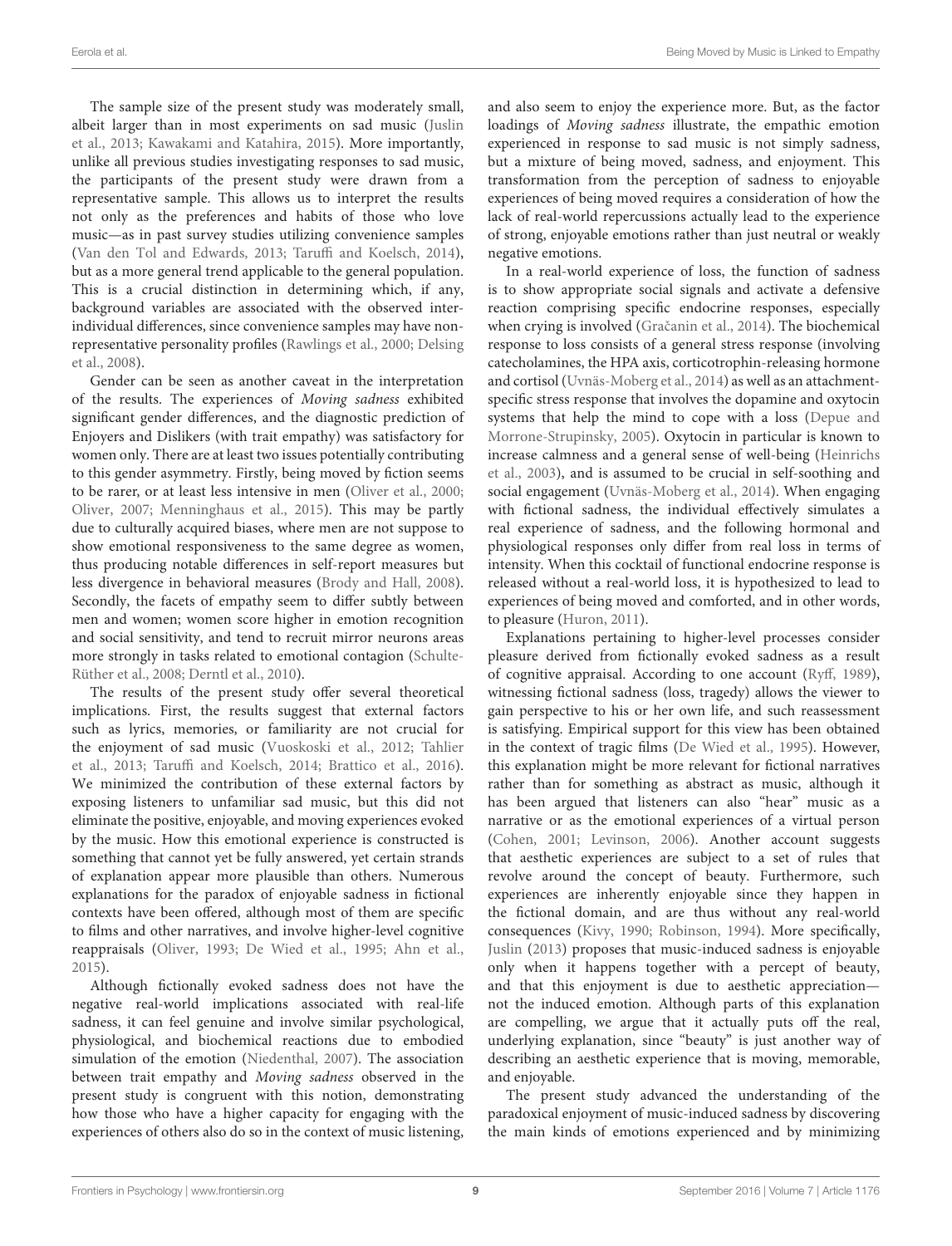the external causes of emotions. Most importantly, the strong, enjoyable responses to sad music were associated with empathyrelated traits to such degree that it was possible to diagnostically identify those who derive pleasure from sad music from those who do not. A follow-up study using a similar set of constraints and both responsive and unresponsive participants could address how the simulation of a negative emotion such as sadness could lead to enjoyment in a fictional context. Another vital piece of this jigsaw would be to understand and track the momentary evolution of the emotional experience, since some form of transformation—from a simulated negative emotion to an experienced positive emotion—is taking place. Other forms of fiction, such as films, for instance, have already provided insights into the paradoxical pleasure evoked by fictional tragedy [\(De Wied et al., 1995;](#page-9-20) [Oliver et al., 2000\)](#page-10-38), but whether these forms of art would also be able to create a transformation of emotional experience without the high-level narrative devices, is an open question. The results of the present study—eliminating most extramusical causes of emotions—suggest that music may have a rather direct route to our emotions. To quote Oliver Sacks, "Music can pierce the heart directly; it needs no mediation. One does not have to know anything about Dido and Aeneas to be moved by her lament for him; anyone who has ever lost someone

## **REFERENCES**

- <span id="page-9-1"></span>Agawu, V. K. (1988). Music in the funeral traditions of the Akpafu. Ethnomusicology 32, 75–105.
- <span id="page-9-21"></span>Ahn, D., Jin, S.-A. A., and Ritterfeld, U. (2015). Sad movies don't always make me cry. J. Media Psychol. 24, 9–18. doi: 10.1027/1864-1105/a000058
- <span id="page-9-6"></span>Akselrod, S., Gordon, D., Ubel, F. A., Shannon, D. C., Berger, A. C., and Cohen, R. J. (1981). Power spectrum analysis of heart rate fluctuation: a quantitative probe of beat-to-beat cardiovascular control. Science 213, 220–222. doi: 10.1126/science.6166045
- <span id="page-9-2"></span>Avenanti, A., Minio-Paluello, I., Sforza, A., and Aglioti, S. M. (2009). Freezing or escaping? Opposite modulations of empathic reactivity to the pain of others. Cortex 45, 1072–1077. doi: 10.1016/j.cortex.2008.10.004
- <span id="page-9-9"></span>Barrett, F. S., Grimm, K. J., Robins, R. W., Wildschut, T., Sedikides, C., and Janata, P. (2010). Music-evoked nostalgia: affect, memory, and personality. Emotion 10, 390–403. doi: 10.1037/a0019006
- <span id="page-9-13"></span>Batson, C. D., Lishner, D. A., Carpenter, A., Dulin, L., Harjusola-Webb, S., Stocks, E., et al. (2003). "... As you would have them do unto you": does imagining yourself in the other's place stimulate moral action? Pers. Soc. Psychol. Bull. 29, 1190–1201. doi: 10.1177/0146167203254600
- <span id="page-9-4"></span>Baumgartner, T., Esslen, M., and Jancke, L. (2006). From emotion perception to emotion experience: emotions evoked by pictures and classical music. Int. J. Psychophysiol. 60, 34–43. doi: 10.1016/j.ijpsycho.2005.04.007
- <span id="page-9-5"></span>Benedek, M., and Kaernbach, C. (2010). A continuous measure of phasic electrodermal activity. J. Neurosci. Methods 190, 80–91. doi: 10.1016/j.jneumeth.2010.04.028
- <span id="page-9-3"></span>Bower, G. H. (1981). Mood and memory. Am. Psychol. 36, 129–148. doi: 10.1037/0003-066X.36.2.129
- <span id="page-9-19"></span>Brattico, E., Bogert, B., Alluri, V., Tervaniemi, M., Eerola, T., and Jacobsen, T. (2016). It's sad but i like it: the neural dissociation between musical emotions and liking in experts and laypersons. Front. Hum. Neurosci. 9:676. doi: 10.3389/fnhum.2015.00676
- <span id="page-9-18"></span>Brody, L. R., and Hall, J. A. (2008). Gender and emotion in context. Handb. Emotions 3, 395–408.
- <span id="page-9-23"></span>Cohen, A. J. (2001). "Music as a source of emotion in film," in Music and Emotion: Theory and Research, eds P. N. Juslin and J. A. Sloboda (Oxford: Oxford University Press), 249–272.

knows what Dido is expressing" [\(Sacks, 2007,](#page-11-8) p. 301). While we currently do not know all the details of the transformations involved in this process, identifying the correct pieces of puzzle is the first step in unraveling the perennial paradox of fiction and creating better-informed practices of arts-based therapy and rehabilitation.

# AUTHOR CONTRIBUTIONS

TE conceived the experiment, TE and JV conducted the experiment, TE, JV, and HK analyzed the results. All authors reviewed the manuscript.

## FUNDING

This work was financially supported by the Academy of Finland Grant 270220 (Surun Suloisuus).

# ACKNOWLEDGMENTS

We thank Sara Kolomainen, Katharina Schäfer, Henna Peltola, and Tommi Makkonen for their invaluable assistance in data collection.

- <span id="page-9-11"></span>Crawford, J. R., and Henry, J. D. (2004). The positive and negative affect schedule (PANAS): construct validity, measurement properties and normative data in a large non-clinical sample. Br. J. Clin. Psychol. 43, 245–265. doi: 10.1348/0144665031752934
- <span id="page-9-7"></span>Davis, M. H. (1983). Measuring individual differences in empathy: evidence for a multidimensional approach. J. Pers. Soc. Psychol. 44, 113–126. doi: 10.1037/0022-3514.44.1.113
- <span id="page-9-20"></span>De Wied, M., Zillmann, D., and Ordman, V. (1995). The role of empathic distress in the enjoyment of cinematic tragedy. Poetics 23, 91–106. doi: 10.1016/0304- 422X(94)00010-4
- <span id="page-9-14"></span>Decety, J., and Jackson, P. L. (2004). The functional architecture of human empathy. Behav. Cogn. Neurosci. Rev. 3, 71–100. doi: 10.1177/1534582304267187
- <span id="page-9-17"></span>Delsing, M., ter Bogt, T., Engels, R., and Meeus, W. (2008). Adolescents music preferences and personality characteristics. Eur. J. Pers. 22, 109–130. doi: 10.1002/per.665
- <span id="page-9-16"></span>DeMarco, T. C., Taylor, C. L., and Friedman, R. S. (2015). Reinvestigating the effect of interpersonal sadness on mood-congruency in music preference. Psychol. Aesthet. Creat. Arts 9, 81–90. doi: 10.1037/a0038691
- <span id="page-9-22"></span>Depue, R. A., and Morrone-Strupinsky, J. V. (2005). A neurobehavioral model of affiliative bonding: implications for conceptualizing a human trait of affiliation. Behav. Brain Sci. 28, 313–349. doi: 10.1017/S0140525X05000063
- <span id="page-9-12"></span>Derntl, B., Finkelmeyer, A., Eickhoff, S., Kellermann, T., Falkenberg, D. I., Schneider, F., et al. (2010). Multidimensional assessment of empathic abilities: neural correlates and gender differences. Psychoneuroendocrinology 35, 67–82. doi: 10.1016/j.psyneuen.2009.10.006
- <span id="page-9-8"></span>Doherty, R. W. (1997). The emotional contagion scale: a measure of individual differences. J. Nonverbal Behav. 21, 131–154.
- <span id="page-9-0"></span>Eerola, T., and Peltola, H.-R. (2016). Memorable experiences with sad music reasons, reactions and mechanisms of three types of experiences. PLoS ONE 11:e0157444. doi: 10.1371/journal.pone.0157444
- <span id="page-9-10"></span>Eerola, T., Peltola, H.-R., and Vuoskoski, J. K. (2015). Attitudes towards sad music are related to both preferential and contextual strategies. Psychomusicology 25, 116–123. doi: 10.1037/pmu0000096
- <span id="page-9-15"></span>Eerola, T., and Vuoskoski, J. K. (2012). A review of music and emotion studies: approaches, emotion models and stimuli. Music Percept. 30, 307–340. doi: 10.1525/mp.2012.30.3.307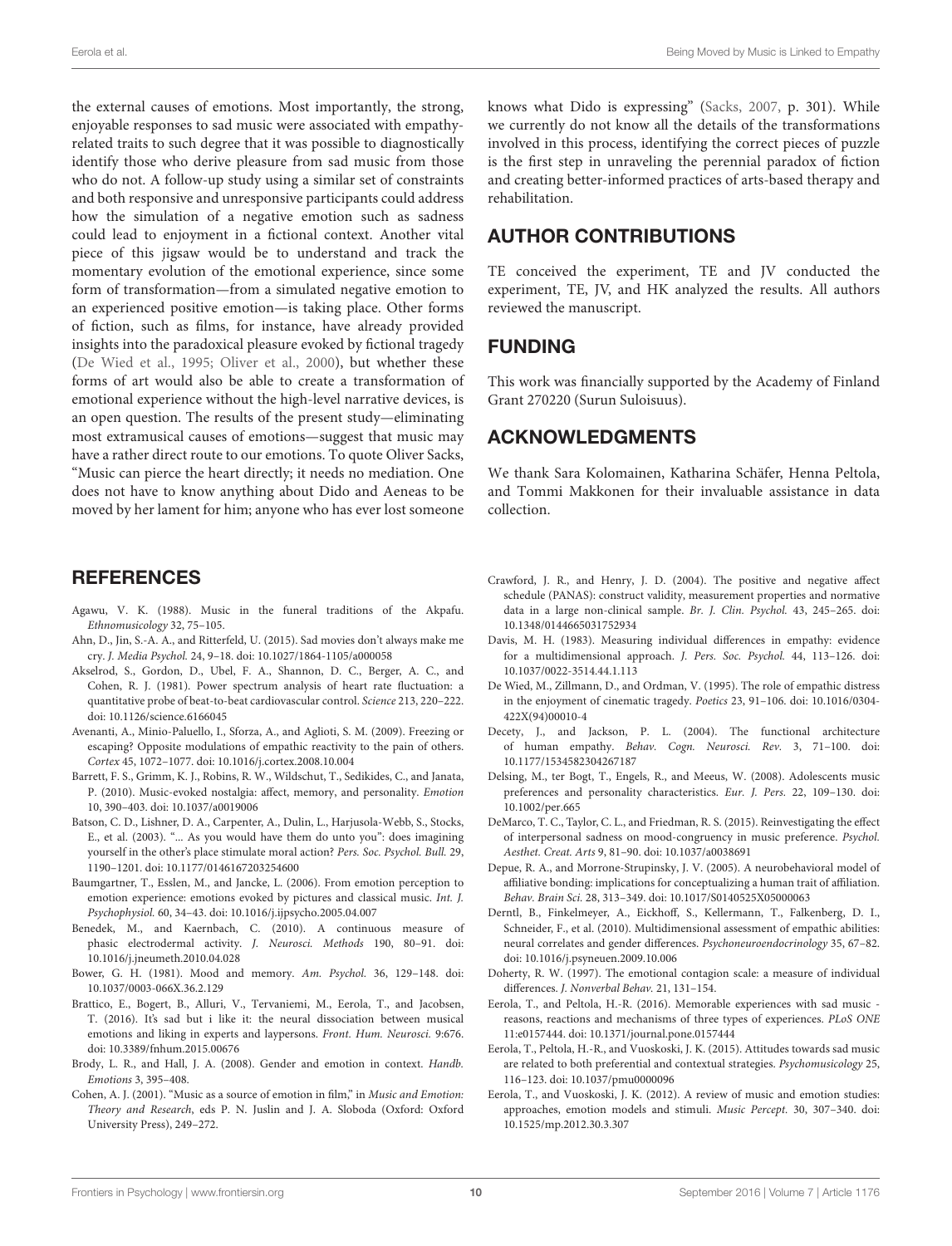- <span id="page-10-13"></span>Eisenberg, N., Fabes, R. A., Murphy, B., Karbon, M., Maszk, P., Smith, M., et al. (1994). The relations of emotionality and regulation to dispositional and situational empathy-related responding. J. Pers. Soc. Psychol. 66, 776–797.
- <span id="page-10-22"></span>Ferrer, R., Eerola, T., and Vuoskoski, J. K. (2013). Enhancing genre-based measures of music preference by user-defined liking and social tags. Psychol. Music 41, 499–518. doi: 10.1177/0305735612440611
- <span id="page-10-36"></span>Friedman, R. S., Gordis, E., and Förster, J. (2012). Re-exploring the influence of sad mood on music preference. Media Psychol. 15, 249–266. doi: 10.1080/15213269.2012.693812
- <span id="page-10-9"></span>Gabrielsson, A. (2011). Strong Experiences with Music: Music is Much More than Just Music. Oxford: Oxford University Press.
- <span id="page-10-12"></span>Garrido, S., and Schubert, E. (2011a). Individual differences in the enjoyment of negative emotion in music: a literature review and experiment. Music Percept. 28, 279–296. doi: 10.1525/mp.2011.28.3.279
- <span id="page-10-5"></span>Garrido, S., and Schubert, E. (2011b). Negative emotion in music: what is the attraction? A qualitative study. Empir. Musicol. Rev. 6, 214–230. Available online at:<http://hdl.handle.net/1811/52950>
- <span id="page-10-25"></span>Garrido, S., and Schubert, E. (2013). Adaptive and maladaptive attraction to negative emotions in music. Musicae Sci. 17, 147–166. doi: 10.1177/1029864913478305
- <span id="page-10-20"></span>Glisky, M. L., and Kihlstrom, J. F. (1993). Hypnotizability and facets of openness. Int. J. Clin. Exp. Hypn. 41, 112–123.
- <span id="page-10-21"></span>Goldberg, D., and Williams, P. (1988). A Users Guide to the General Health Questionnaire. Slough: NFER- Nelson.
- <span id="page-10-1"></span>Goldstein, T. R. (2009). The pleasure of unadulterated sadness: experiencing sorrow in fiction, nonfiction, and "in person." Psychol. Aesthet. Creat. Arts 3, 232–237. doi: 10.1037/a0015343
- <span id="page-10-16"></span>Gomez, P., and Danuser, B. (2004). Affective and physiological responses to environmental noises and music. Int. J. Psychophysiol. 53, 91–103. doi: 10.1016/j.ijpsycho.2004.02.002
- <span id="page-10-43"></span>Gračanin, A., Bylsma, L. M., and Vingerhoets, A. J. (2014). Is crying a self-soothing behavior? Front. Psychol. 5:502. doi: 10.3389/fpsyg.2014.00502
- <span id="page-10-31"></span>Green, M. C., and Brock, T. C. (2000). The role of transportation in the persuasiveness of public narratives. J. Pers. Soc. Psychol. 79, 701–721. doi: 10.1037/0022-3514.79.5.701
- <span id="page-10-27"></span>Grubbs, F. E. (1969). Procedures for detecting outlying observations in samples. Technometrics 11, 1–21. doi: 10.1080/00401706.1969.10490657
- <span id="page-10-32"></span>Hall, A. E., and Bracken, C. C. (2011). 'I really liked that movie' - testing the relationship between trait empathy, transportation, perceived realism, and movie enjoyment. J. Media Psychol. 23, 90–99. doi: 10.1027/1864-1105/a000036
- <span id="page-10-11"></span>Hanich, J., Wagner, V., Shah, M., Jacobsen, T., and Menninghaus, W. (2014). Why we like to watch sad films. The pleasure of being moved in aesthetic experiences. Psychol. Aesthet. Creat. Arts 8, 130–143. doi: 10.1037/a0035690
- <span id="page-10-33"></span>Harris, R. J., Hoekstra, S. J., Scott, C. L., Sanborn, F. W., Karafa, J. A., and Brandenburg, J. D. (2000). Young men's and women's different autobiographical memories of the experience of seeing frightening movies on a date. Media Psychol. 2, 245–268. doi: 10.1207/S1532785XMEP0203\_3
- <span id="page-10-14"></span>Hatfield, E., Cacioppo, J. T., and Rapson, R. L. (1994). Emotional Contagion. Cambridge, UK: Cambridge University Press.
- <span id="page-10-44"></span>Heinrichs, M., Baumgartner, T., Kirschbaum, C., and Ehlert, U. (2003). Social support and oxytocin interact to suppress cortisol and subjective responses to psychosocial stress. Biol. Psychiatry 54, 1389–1398. doi: 10.1016/S0006- 3223(03)00465-7
- <span id="page-10-34"></span>Hogue, J. D., Crimmins, A. M., and Kahn, J. H. (2016). "So sad and slow, so why can't i turn off the radio": the effects of gender, depression, and absorption on liking music that induces sadness and music that induces happiness. Psychol. Music 44, 816–829. doi: 10.1177/0305735615594489
- <span id="page-10-6"></span>Hunter, P. G., Schellenberg, E. G., and Griffith, A. T. (2011). Misery loves company: mood-congruent emotional responding to music. Emotion 11, 1068–1072. doi: 10.1037/a0023749
- <span id="page-10-45"></span>Huron, D. (2011). Why is sad music pleasurable? A possible role for prolactin. Musicae Sci. 15, 146–158. doi: 10.1177/1029864911401171
- <span id="page-10-26"></span>Iwanaga, M., Kobayashi, A., and Kawasaki, C. (2005). Heart rate variability with repetitive exposure to music. Biol. Psychol. 70, 61–66. doi: 10.1016/j.biopsycho.2004.11.015
- <span id="page-10-10"></span>Juslin, P. N. (2013). From everyday emotions to aesthetic emotions: toward a unified theory of musical emotions. Phys. Life Rev. 10, 235–266. doi: 10.1016/j.plrev.2013.05.008
- <span id="page-10-17"></span>Juslin, P. N., Harmat, L., and Eerola, T. (2013). What makes music emotionally significant? Exploring the underlying mechanisms. Psychol. Music 42, 599–623. doi: 10.1177/0305735613484548
- <span id="page-10-2"></span>Juslin, P. N., Liljeström, S., Laukka, P., Västfjäll, D., and Lundqvist, L.-O. (2011). Emotional reactions to music in a nationally representative sample of swedish adults prevalence and causal influences. Musicae Sci. 15, 174–207. doi: 10.1177/1029864911401169
- <span id="page-10-8"></span>Juslin, P. N., and Västfjäll, D. (2008). Emotional responses to music: the need to consider underlying mechanisms. Behav. Brain Sci. 31, 559–575. doi: 10.1017/S0140525X08005293
- <span id="page-10-15"></span>Kamen, M. (2001). Band of Brothers [CD]. Sony Classical Records.
- <span id="page-10-30"></span>Kawakami, A., and Katahira, K. (2015). Influence of trait empathy on the emotion evoked by sad music and on the preference for it. Front. Psychol. 6:1541. doi: 10.3389/fpsyg.2015.01541
- <span id="page-10-47"></span>Kivy, P. (1990). Music Alone: Philosophical Reflections on the Purely Musical Experience. Cornell University Press.
- <span id="page-10-0"></span>Knobloch-Westerwick, S., Gong, Y., Hagner, H., and Kerbeykian, L. (2013). Tragedy viewers count their blessings feeling low on fiction leads to feeling high on life. Commun. Res. 40, 747–766. doi: 10.1177/0093650212437758
- <span id="page-10-35"></span>Kreutz, G., Ott, U., Teichmann, D., Osawa, P., and Vaitl, D. (2008). Using music to induce emotions: influences of musical preference and absorption. Psychol. Music 36, 101–126. doi: 10.1177/0305735607082623
- <span id="page-10-23"></span>Ladinig, O., and Schellenberg, E. G. (2012). Liking unfamiliar music: effects of felt emotion and individual differences. Psychol. Aesthet. Creat. Arts 6, 146–154. doi: 10.1037/a0024671
- <span id="page-10-4"></span>Laukka, P., Eerola, T., Thingujam, N. S., Yamasaki, T., and Beller, G. (2013). Universal and culture-specific factors in the recognition and performance of musical emotions. Emotion 13, 434–449. doi: 10.1037/a0031388
- <span id="page-10-46"></span>Levinson, J. (2006). Contemplating Art: Essays in Aesthetics: Essays in Aesthetics. Oxford: Oxford University Press.
- <span id="page-10-29"></span>López-Ratón, M., Rodríguez-Álvarez, M. X., Suárez, C. C., and Sampedro, F. G. (2014). OptimalCutpoints: an R package for selecting optimal cutpoints in diagnostic tests. J. Stat. Softw. 61, 1–36. doi: 10.18637/jss.v061.i08
- <span id="page-10-19"></span>Mendez, A., Rodriguez-Linares, L., Otero, A., Garcia, C., Vila, X., and Lado, M. (2014). RHRV: Heart Rate Variability Analysis of ECG Data. R package version 4.0. Available online at:<http://CRAN.R-project.org/package=RHRV>
- <span id="page-10-40"></span>Menninghaus, W., Wagner, V., Hanich, J., Wassiliwizky, E., Kuehnast, M., and Jacobsen, T. (2015). Towards a psychological construct of being moved. PLoS ONE 10:e0128451. doi: 10.1371/journal.pone.0128451
- <span id="page-10-7"></span>Mori, K., and Iwanaga, M. (2014). Pleasure generated by sadness: effect of sad lyrics on the emotions induced by happy music. Psychol. Music 42, 643–652. doi: 10.1177/0305735613483667
- <span id="page-10-42"></span>Niedenthal, P. M. (2007). Embodying emotion. Science 316, 1002–1005. doi: 10.1126/science.1136930
- <span id="page-10-39"></span>Oliver, M. (2007). "Appreciation as audience response: the case of tragic, poignant, and touching entertainment," in Audiovisuelle Emotionen, eds A. Bartsch, J. Eder, and K. Fahlenbrach (Cologne: Halem), 207–219.
- <span id="page-10-41"></span>Oliver, M. B. (1993). Exploring the paradox of the enjoyment of sad films. Hum. Commun. Res. 19, 315–342. doi: 10.1111/j.1468-2958.1993.tb00304.x
- <span id="page-10-38"></span>Oliver, M. B., Weaver, III, J. B., and Sargent, S. L. (2000). An examination of factors related to sex differences in enjoyment of sad films. J. Broadcast. Electron. Media 44, 282–300. doi: 10.1207/s15506878jobem4402\_8
- <span id="page-10-24"></span>Ollen, J. E. (2006). A Criterion-Related Validity Test of Selected Indicators of Musical Sophistication using Expert Ratings. PhD thesis, Ohio State University, Ohio.
- <span id="page-10-3"></span>Peltola, H.-R., and Eerola, T. (2016). Fifty shades of blue: classification of music-evoked sadness. Musicae Sci. 20, 84–102. doi: 10.1177/10298649156 11206
- <span id="page-10-28"></span>Pepe, M. (2003). The Statistical Evaluation of Medical Tests for Classification and Prediction. Oxford: Oxford University Press.
- <span id="page-10-18"></span>Quintana, D. S., and Heathers, J. A. J. (2014). Considerations in the assessment of heart rate variability in biobehavioral research. Front. Psychol. 5:805. doi: 10.3389/fpsyg.2014.00805
- <span id="page-10-37"></span>Rawlings, D., Barrantes i Vidal, N., and Furnham, A. (2000). Personality and aesthetic preference in spain and england: two studies relating sensation seeking and openness to experience to liking for paintings and music. Eur. J. Pers. 14, 553–576. doi: 10.1002/1099-0984(200011/12)14:6<553::AID-PER384>3.0.CO;2-H